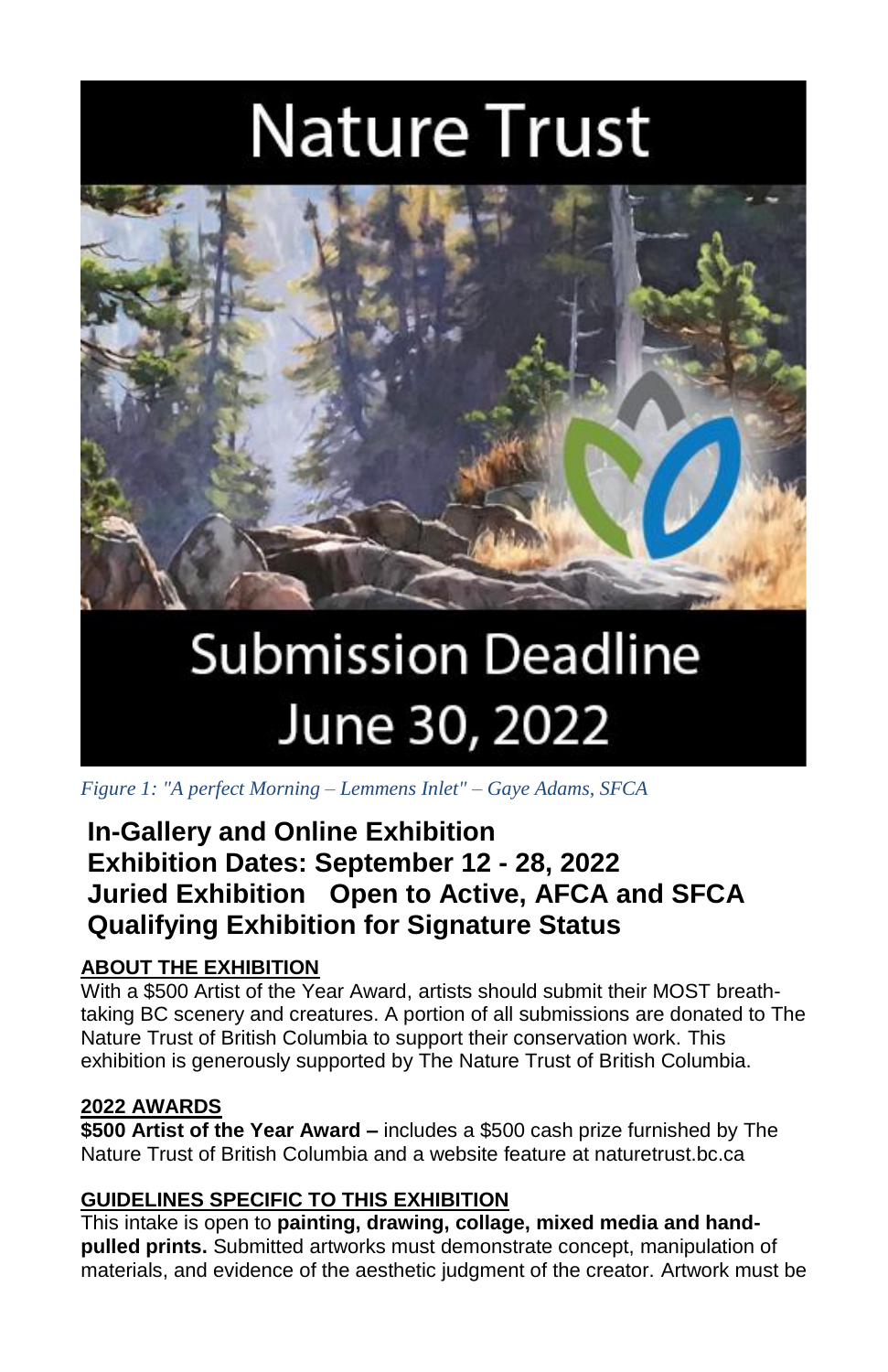"one-of-a-kind", meaning that the production techniques exposes each work to the possibility of uniqueness and where the reproduction series is limited to less than 200. All artworks must be finished to an archival standard and last up to a hundred years without a controlled display environment. **At this time, the Federation does not represent photographers.** 

**PRESENTATION:** Framed and unframed artwork is permitted to this call so long as the unframed artworks meet the minimum depth requirement (see size). All submissions must be able to be hung by gallery staff without additional or special consideration. Edges of artwork on cradled wood panel must be completely void of paint or completely covered in a complimentary colour or continuation of the artwork. Edges of work on gallery wrapped canvas can either be a continuation of the artwork or painted in a complimentary colour. All substrates must be wired a third of the way down from the top with d-rings and plastic coated picture hanging wire, regardless of size. Improperly wired works will incur a \$20 wiring fee. All artworks must be ready-to hang. If an artist is successful at jury and delivers a piece that contravenes the Federation's presentation requirements, the piece will be removed from the exhibition and returned to the artist at their expense, without refund. Works that arrive in disrepair will be fixed where possible, at the expense of the artist, or removed from the exhibition.

**SIZE:** Artworks may not be larger than 96" tall or 48" wide **inclusive of the framed dimensions, if framed.** Works on cradled wood panel or canvas must be at least 1 ½ inches deep. Thinner substrates are eligible if framed. **SUBJECT MATTER:** Natural BC scenery, native creatures and plant species **STYLE:** All styles permitted

#### **GENERAL FCA SUBMISSION GUIDELINES**

**COPYRIGHT AND STANDARDS: While using photographs as reference for your artwork is a long-held accepted practice, using stock imagery or photographs taken by professional photographers other than the submitting artist are not permissible in our organization, even with permission or paid licensing.** Artists submitting to Federation Gallery must sign a contract that declares their artwork is not a copy, derivative or based on the work of others or in any way an infringement of copyright. The FCA will reject submitted artwork that appears to be in violation of copyright law. The FCA reserves the right to refuse entries that are not accurately represented by the digital photograph submitted for jury. Artists may not enter a piece that was the result of a workshop or class. Only work that is new to the Federation Gallery on Granville Island may be submitted. Work that has shown in a Chapter exhibition may be submitted, as long as it did not receive a prize award at that Chapter exhibition.

**DELIVERY:** Costs of shipping artworks to and from the gallery, including customs, import fees or additional postage are the responsibility of the artist. If accepted at jury, artwork will be returned via Canada Post at the artists' expense OR the artist can provide a return pre-paid waybill in their delivery shipment. Please direct questions regarding shipping to the Art Handler via [shipping@artists.ca](mailto:shipping@artists.ca)

**INSURANCE:** The FCA does not provide insurance for artwork. Artists are responsible for arranging their own insurance during transit and exhibition.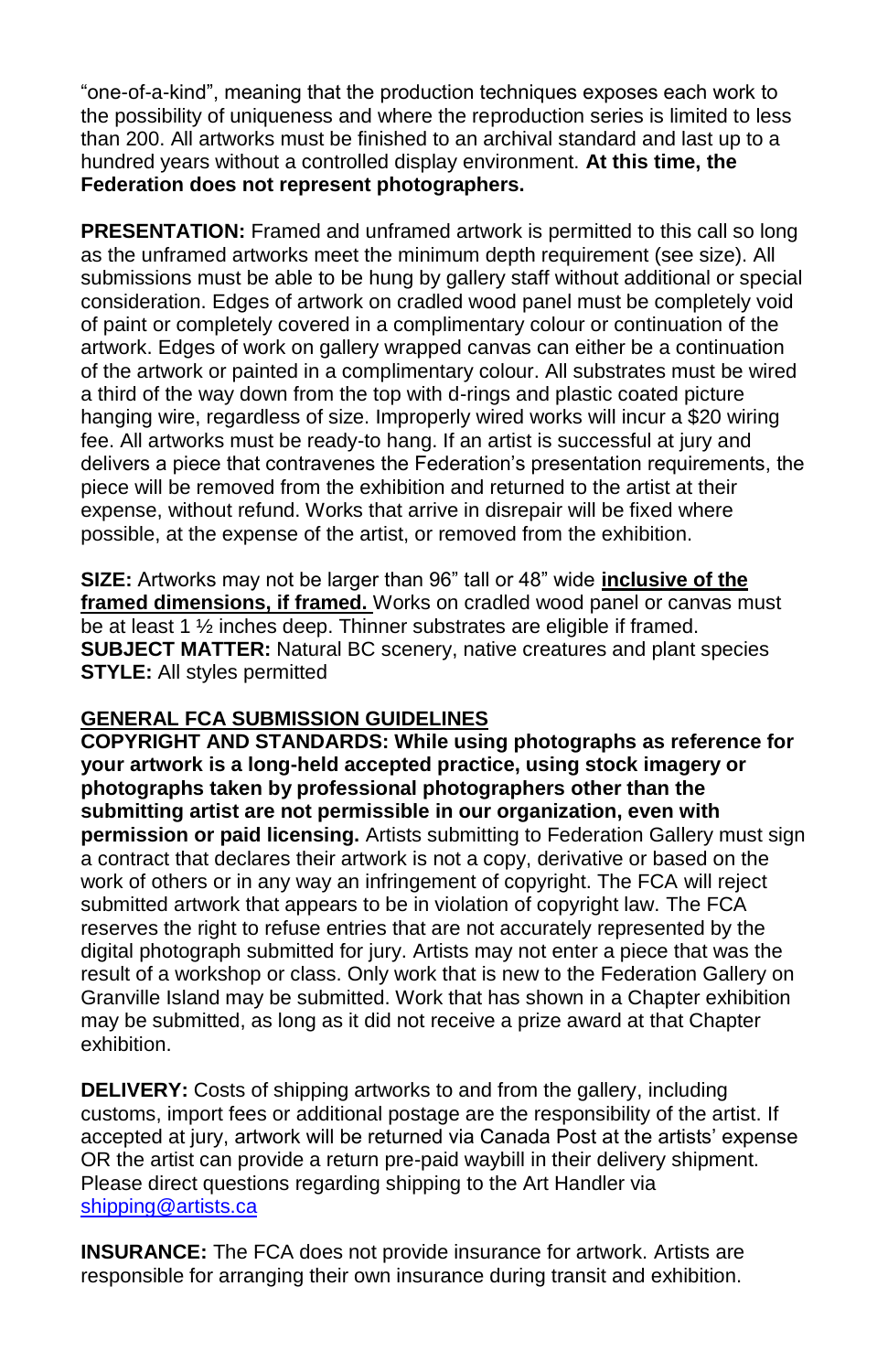**JURY: Entries will be reviewed a panel of three jurors. Please check the submission page for juror names.** Images will be reviewed independently online by each juror. All artists will receive emailed notifications of their results. Artists may not send artworks that have not been juried and may not send artworks unless they receive an acceptance email. Artists attempting to contact jurors directly in relation to their submission will be removed from the exhibition. Your submitted pieces will receive one of the following jury results:

**Accepted** –artwork has been chosen for exhibition online and in gallery **Recognized** – artwork has scored highly enough for exhibition but we're out of space! Recognized artwork displays online-only at federationgallery.com **Declined** - artwork was not chosen for exhibition this time

**PRICING:** Submitted artworks must be available for sale. Artists cannot change submitted prices **at any time**. The minimum price for artworks is \$200. While there is no maximum price, if the artist cannot provide evidence of a recent sale in that price range, artworks with artificially inflated prices will be removed.

**SALES**: Artwork is under contract with the Federation effective of the date notification emails are sent. If a sale is made artists will be informed by phone or email. By submitting their artwork to this call the artist agrees to allow the Federation to negotiate a sale on their behalf including up to 10% off of the artist's submitted sale price. Following a sale, payment to artists will be made by cheque or paypal.

#### **COMMISION RATES: 65% to artist, 35% to Federation**

**SUBMITTING INFORMATION:** Submitted images that are blurry, poorly cropped, display a background/frame, were made in error, or are the wrong orientation will be declined without refund. When submitting online, crop your image to exclude visible edges of substrate. The description of your piece should be one-two sentences long, aiming to enhance a viewer's interest in the artwork and encourage sales. This description will be printed on your in-gallery label. Please proof read and spell check it. Artists cannot change details on their submission after the deadline for entries has passed. Attempts to change submitted information after the deadline, or when the artist delivers will not be honored.

**REMOVAL FROM EXHIBITION:** The Federation reserves the right to remove artwork from any exhibition at any time. If an artist withdraws or sells an "Accepted" artwork after receiving their notification email, for any reason, the artist is subject to a \$100 removal fee. Artists will not be able to participate in future Federation exhibitions until this fee is paid. Artists removing "Accepted" or "Recognized" artworks will also lose any associated Signature Status points and their online gallery representation. If you are unsure if you can honour a commitment to exhibit, please do not submit. If artists have an interested client and they direct sales through the Federation prior to the exhibition start date, they will still be able to exhibit the work as "sold" for the duration of the exhibition and retain their associated Signature Status point.